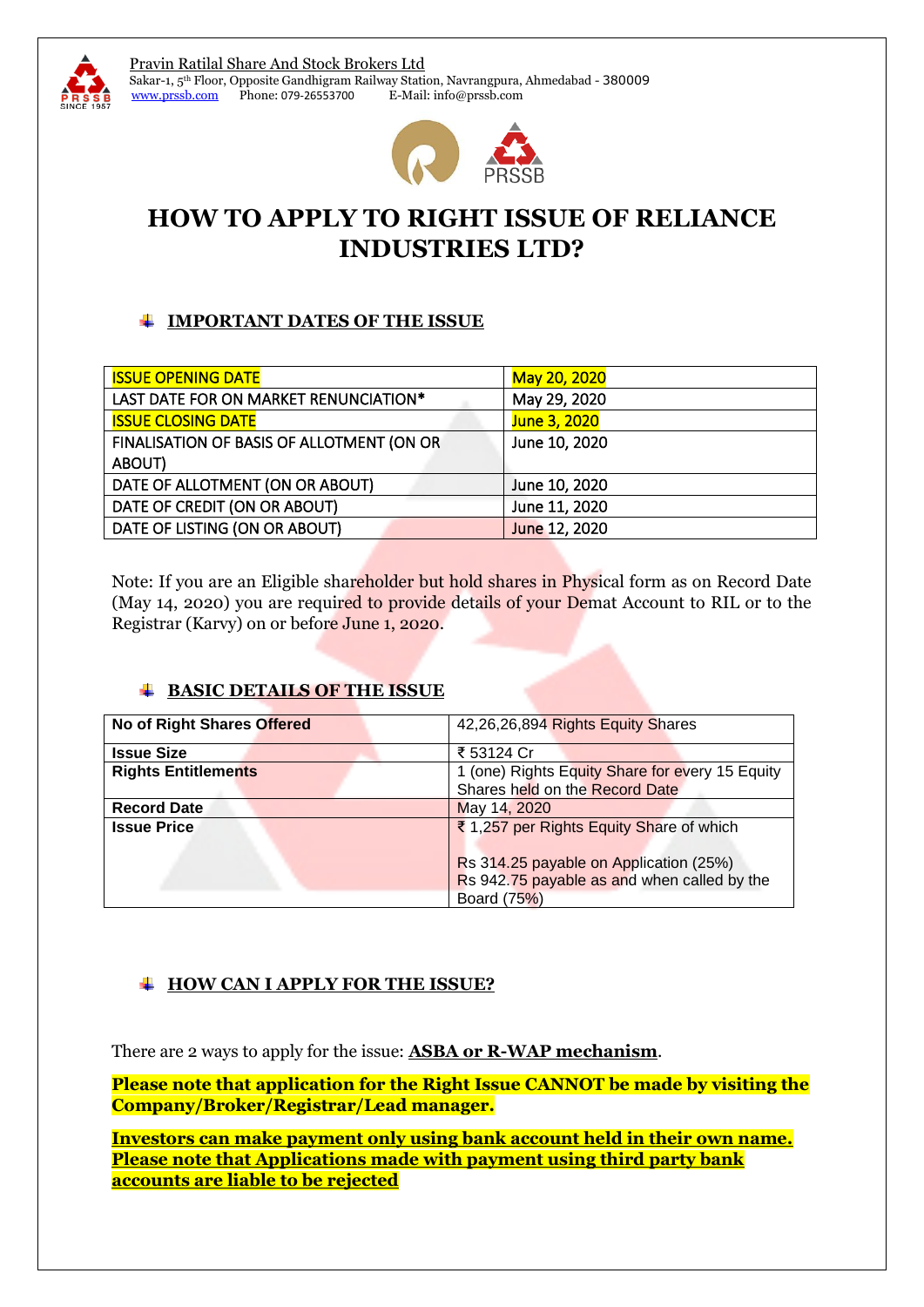

### **No Application can be made by Cheque/Cash.**

## **HOW MANY RIGHT SHARES AM I ENTITLED TO?**

Right Entitlement Ratio: 1 share for every 15 shares held

If you hold the shares of Reliance Industries Ltd as on Record date (May 14, 2020) you shall have received an E-Mail from the Company on your email ID registered in your Demat account.

If you have not received the same, you can even check Online:

- 1. Visit <https://rights.kfintech.com/>
- 2. Click on Entitlement Letter Download
- 3. Select your Holding type (Physical/NSDL)
- 4. Provide your DP ID, Client ID and PAN details (DP ID is IN300982). You can find your client on your Contract Note issued by PRSSB Ltd.
- 5. Download the Form and check the Right Shares you are entitled to.

### **HOW TO APPLY THROUGH ASBA**

**Investors can make payment only using bank account held in their own name. Please note that Applications made with payment using third party bank accounts are liable to be rejected**

Investors desiring to make an Application in this Issue through ASBA process, **shall have to submit the Application Form to the Designated Branch (the Branch registered in your Demat Account)** of the SCSB **themselves** (Self-Certified Syndicate Banks) **or online/electronic Application through the website of the SCSBs** (if made available by such SCSB) for authorising such SCSB to block Application Money payable on the Application in their respective ASBA Accounts.

Investors should ensure that they have correctly submitted the Application Form, or have otherwise provided an authorisation to the SCSB, via the electronic mode, for blocking funds in the ASBA Account equivalent to the Application Money mentioned in the Application Form, as the case may be, at the time of submission of the Application.

### Self-Certified Syndicate Banks

For the list of banks which have been notified by SEBI to act as SCSBs for the ASBA process, please refer to

https://www.sebi.gov.in/sebiweb/other/OtherAction.do?doRecognisedFpi=yes&intmId=34.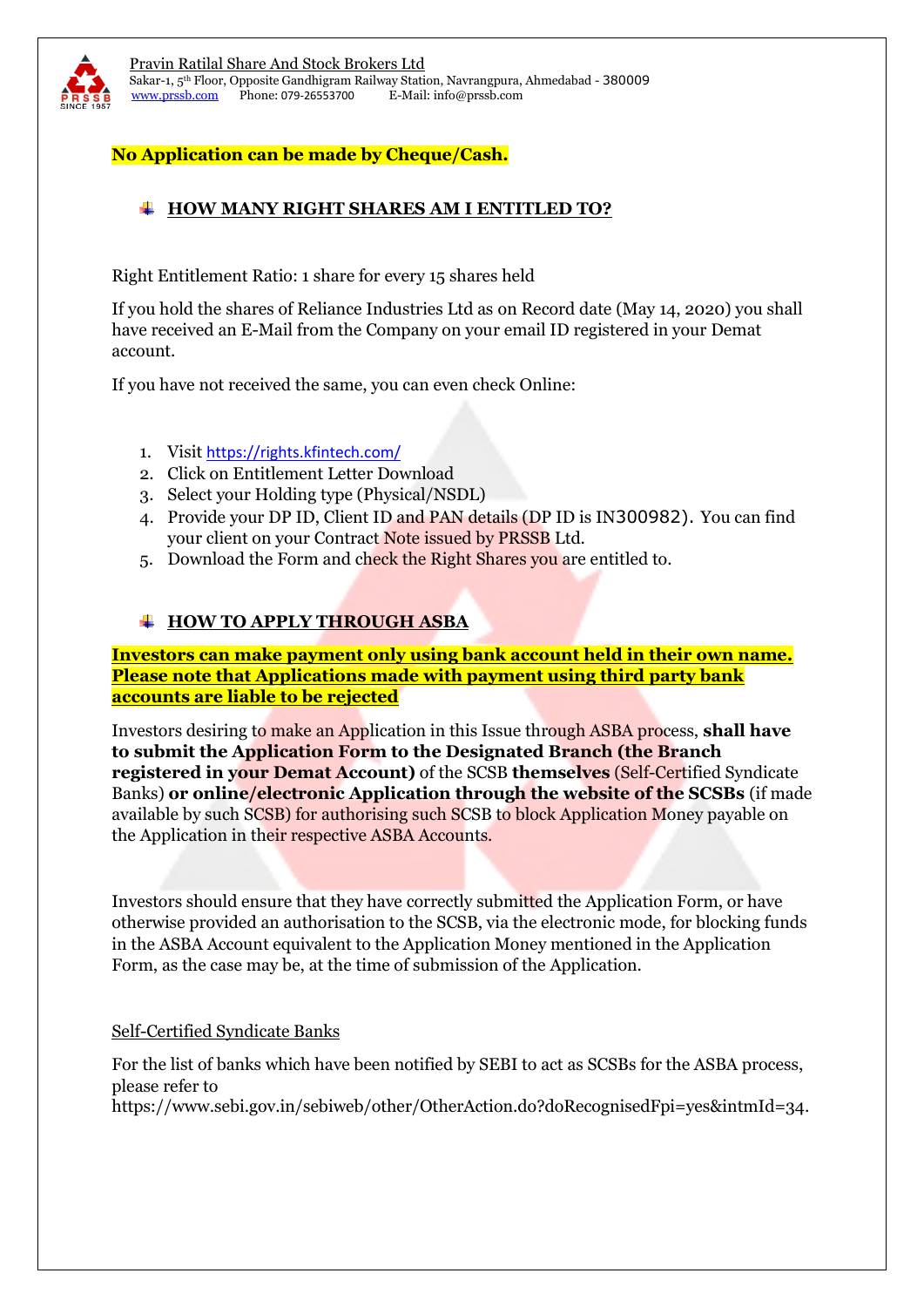

**In case of joint holders and physical Applications through ASBA process, all joint holders must sign the relevant part of the Application Form in the same order and as per the specimen signature(s) recorded with the SCSB. In case of joint Applicants, reference, if any, will be made in the first Applicant's name and all communication will be addressed to the first Applicant**

**Note:** Please note that if you wish to submit the application in Physical Form to your designated branch for ASBA, the form has been sent to you via e-mail by the Company (RIL).

#### **HOW TO APPLY THROUGH R-WAP MECHANISM** ┹

Note: This mechanism is available only to RESIDENT INVESTORS.

**Before making application through R-WAP Mechanism, make sure you have Internet Banking or UPI enabled on your respective Bank account. Also note that you can make payment through YOUR OWN BANK ACCOUNT ONLY.**

1. Resident Investors should visit R-WAP (accessible at https://rights.kfintech.com) and fill the online Application Form available on R-WAP in electronic mode. Please ensure to provide correct DP ID, Client ID, Folio number (only for resident Eligible Equity Shareholders, who hold Equity Shares in physical form as on Record Date), PAN details and all other details sought for while submitting the online Application Form

You can find you DP ID and Client ID on the PRSSB Contract Note as below)



Order Trade<br>Number Time Number Time

Capital Market [NS2020088]

**Pravin Ratilal Share And Stock Brokers Ltd** 

"Sakar-I", 5th Floor, Opp. Gandhigram Railway Station, Nayrangpura, Ahmedabad - 380009 Ph:079-26553700, 66302700 | Fax:079-26582331 Email for Investor Grievance: ig@prssb.com | web : prssb.com Compliance Officer : Mr. Pragnesh D. Shah | Ph : 079-26553712 | Email : pragnesh@prssb.com

Gross Rate Brokerage Net Rate Closing Rate

Per Unit

**Per Unit** 

Net Total

Per Unit (Before Levies) arks ch

| Office ID: 000000<br>Dealing Office: HEAD OFFICE Sakar-1, 5th Floor, Opp. Gandhigram Rly. Stn.Navrangpura Ahmedabad PIN: 380009 |                              |                      |            |                                    |  |  |
|---------------------------------------------------------------------------------------------------------------------------------|------------------------------|----------------------|------------|------------------------------------|--|--|
| Contract No: 17701                                                                                                              | <b>GST Invoice: 24/17492</b> |                      |            | SEBI Registration No: INZ000206732 |  |  |
| Trade Date : 11/05/2020                                                                                                         |                              |                      | <b>BSE</b> | <b>NSE</b>                         |  |  |
|                                                                                                                                 |                              | <b>Settlement No</b> |            | <b>NS2020088</b>                   |  |  |
|                                                                                                                                 |                              | Settlement Dt        |            | 12/05/2020                         |  |  |
|                                                                                                                                 |                              | <b>CMID</b>          |            | 07589                              |  |  |
|                                                                                                                                 |                              | <b>CMBPID</b>        |            | IN555633                           |  |  |
|                                                                                                                                 |                              |                      |            |                                    |  |  |
|                                                                                                                                 |                              |                      |            |                                    |  |  |
|                                                                                                                                 |                              |                      |            |                                    |  |  |
|                                                                                                                                 |                              |                      |            |                                    |  |  |
|                                                                                                                                 |                              |                      |            |                                    |  |  |
|                                                                                                                                 |                              |                      |            |                                    |  |  |
| <b>DPID: IN300982</b>                                                                                                           | <b>Client Id</b>             |                      |            |                                    |  |  |
|                                                                                                                                 |                              |                      |            | All Values in Indian Rupees.       |  |  |

Quantity

Security/Contract descript